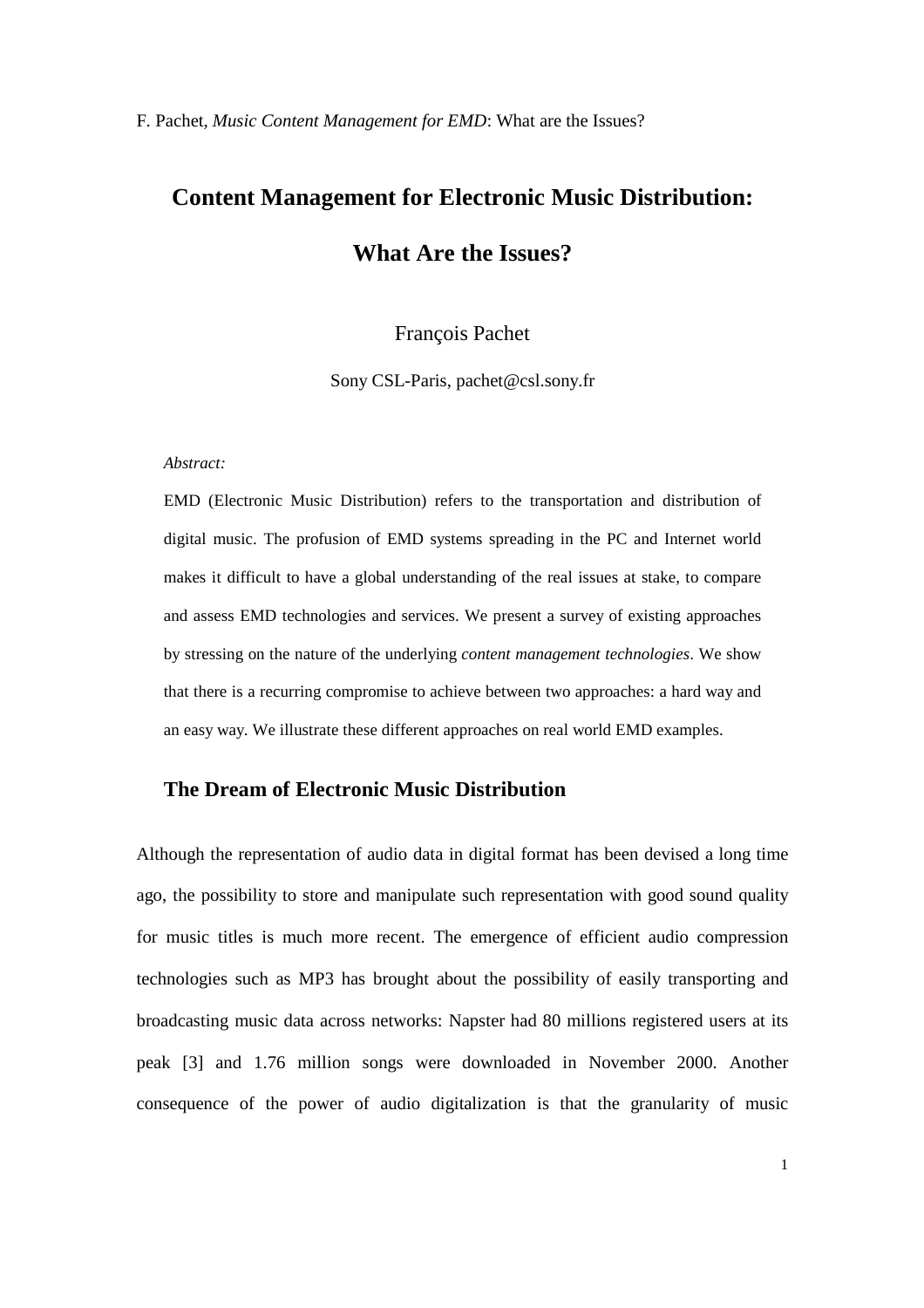distribution has shifted from music albums to music titles. Electronic Music Distribution (EMD) usually refers to the technical issues of transporting music data across networks, copy protection and copyrights management. However, there is much more to EMD than telecommunication and protection. A major challenge of EMD is to allow the shift from a mass-market approach to a personalized distribution approach. Providing this digital link between music and people is not a trivial task for several reasons, and it still remains a dream more than reality.

First, size. Estimations based on major label catalogues yield a total of 10 millions titles restricting ourselves to published, occidental, popular music. The number of Internet users is about 500 millions in 2000, according to a Nua survey. Traditional mass-market distribution consists in distributing only a small fraction of music titles (hits) to a large number of people: the fraction of so-called "active" titles in major label catalogues is estimated to about 1%. The EMD dream is primarily about proposing personalized distribution schemes that make more titles available to more people.

Second, EMD touches upon our intimate relationship with music. Browsing music is different from browsing a traditional digital library: we don't want to simply "access" or "find" music, as we would, e.g. for bibliographical references. Users do not always know how to specify what they look for (the *language mismatch problem* created by ontologies users do not understand, see [1]); nor do they always even *know* what they look for. The design of an EMD system requires therefore that we know more about what users want to do with music.

However, EMD systems seem to abound, in a large number of incarnations: Digital Audio Broadcast, CD-on-demand, music downloading, music streaming, Internet radios,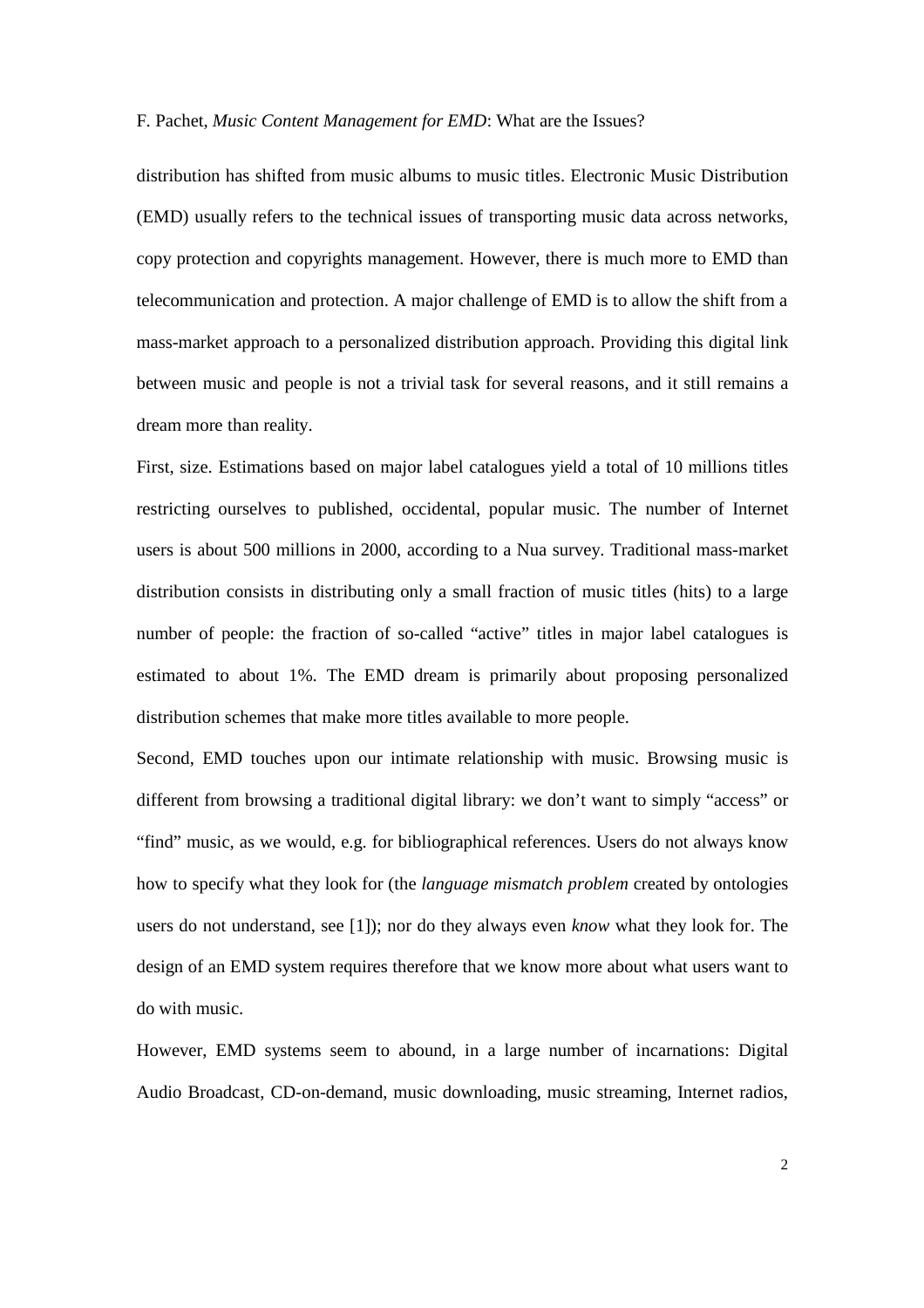music file management systems, music servers including peer-to-peer communication systems, content-based music retrieval systems. From a technical point of view, these systems differ mainly in the nature of the inputs and outputs they connect together (e.g. servers to CDs for on-demand CDs, to amplifiers for Internet Radios, etc.). EMD should be able in principle to handle all kinds of music sources and destinations.

In which respect do these systems achieve the EMD dream? For us the answer lies in *content management*: Only content management will provide an efficient link between listeners and music. We describe here the most important issues underlying music content management: from identification to content-based music search and retrieval and user interfaces. We exhibit an opposition between a "hard way" requiring brute force and sophisticated technology which provide objective information but are costly to develop and maintain, and the "easy way" approaches based on statistical analysis of superficial data, which are straightforward to implement but less reliable.

## **Content Management: The Fundamental Technology of EMD**

## Music Title Identification

How can a system identify music titles? In the simplest case, identification information is added to the music data itself, for instance through ID tags in Mpeg files. The ISRC (International Standard Recording Code) was developed by ISO (ISO 3901) to identify sound and audio-visual recordings. ISRC is a unique identifier of each recording that makes up an album. Unfortunately it is not followed by all music production companies, and is hardly used in unofficial music sources, so the majority of existing digital music files do not contain any built-in identification.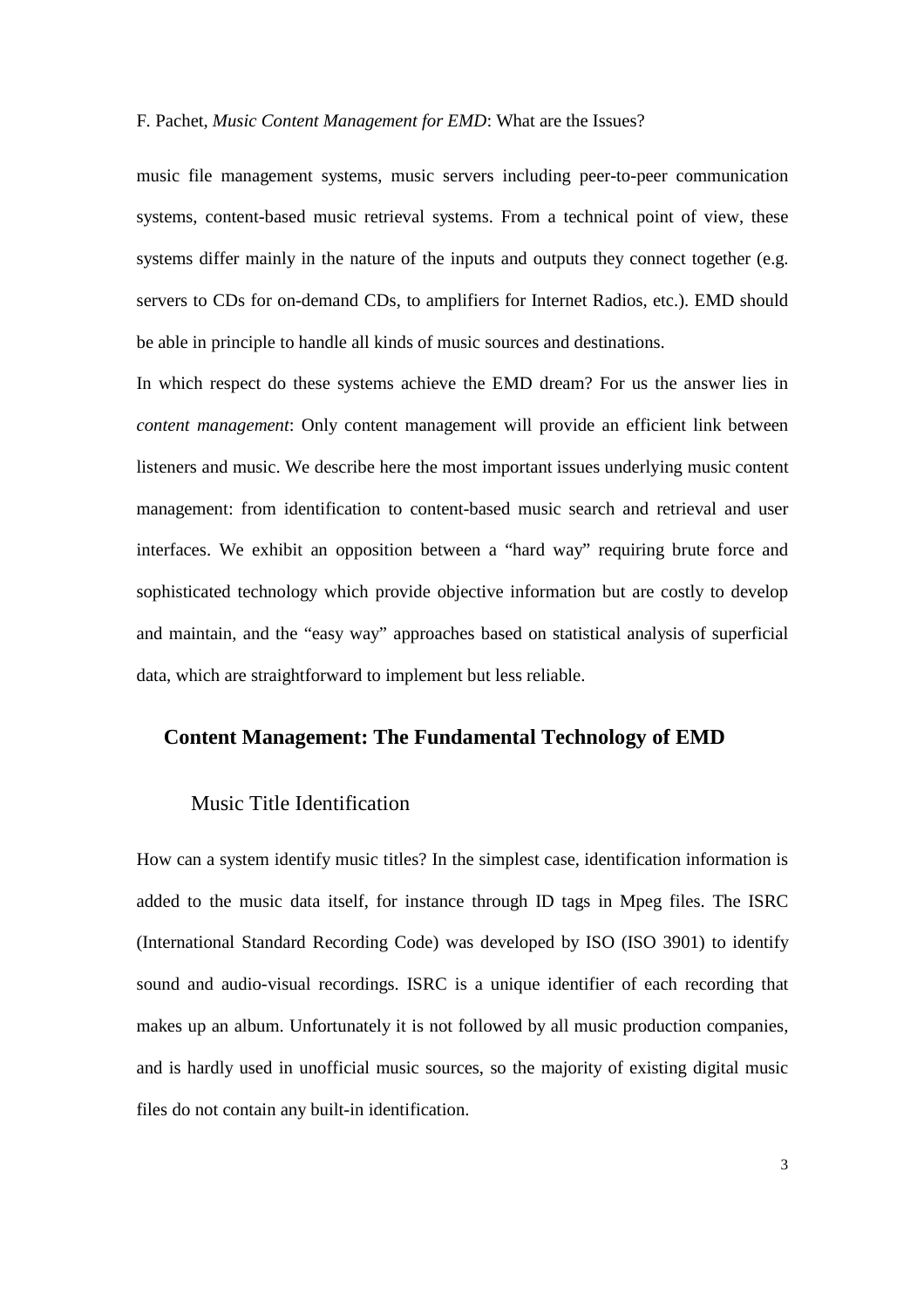Worse, music data may not carry any external reference information: this is the case of Hertzian radio for instance. In this case, identification can be done either the hard way, by analyzing the signal, typically a portion of the music title, and matching it against a database of prerecorded music signals. This task is addressed by technologies such as Broadcast Data Systems (US) or MediaControl (Germany), and is used typically by copyrights management companies to infer radio play lists. The techniques used to perform the identification range from pattern matching to more elaborate statistical methods based on characterization of the evolution of spectral behaviors. The easy way consists in using external information on the titles when available. External information can be as simple as file names, with the difficulty that names are even less standardized: an artist such as "The Beatles" may be catalogued as "The Beatles", "Beatles, The", or any other combination. Other, more reliable external information can be exploited: The Emarker system exploits the geographical and temporal location of a user listening to a radio and requesting a song, and then queries a large database containing all radio stations programs. The approach is lighter, no signal processing is required, and can scale-up to recognize virtually any number of titles. Of course, it works only for titles played on official radio stations.

## Music Genre

The most prominent information about a music title is probably its *genre*. Music distributors and retailers have long created and used genre classifications. However, the study of these classifications [6] shows that there is hardly any convergence: terms are not consensual ("Easy listening" in one classification is called "Variety" in another), and, worse, taxonomy structures do not match: "Rock" for instance denotes different songs in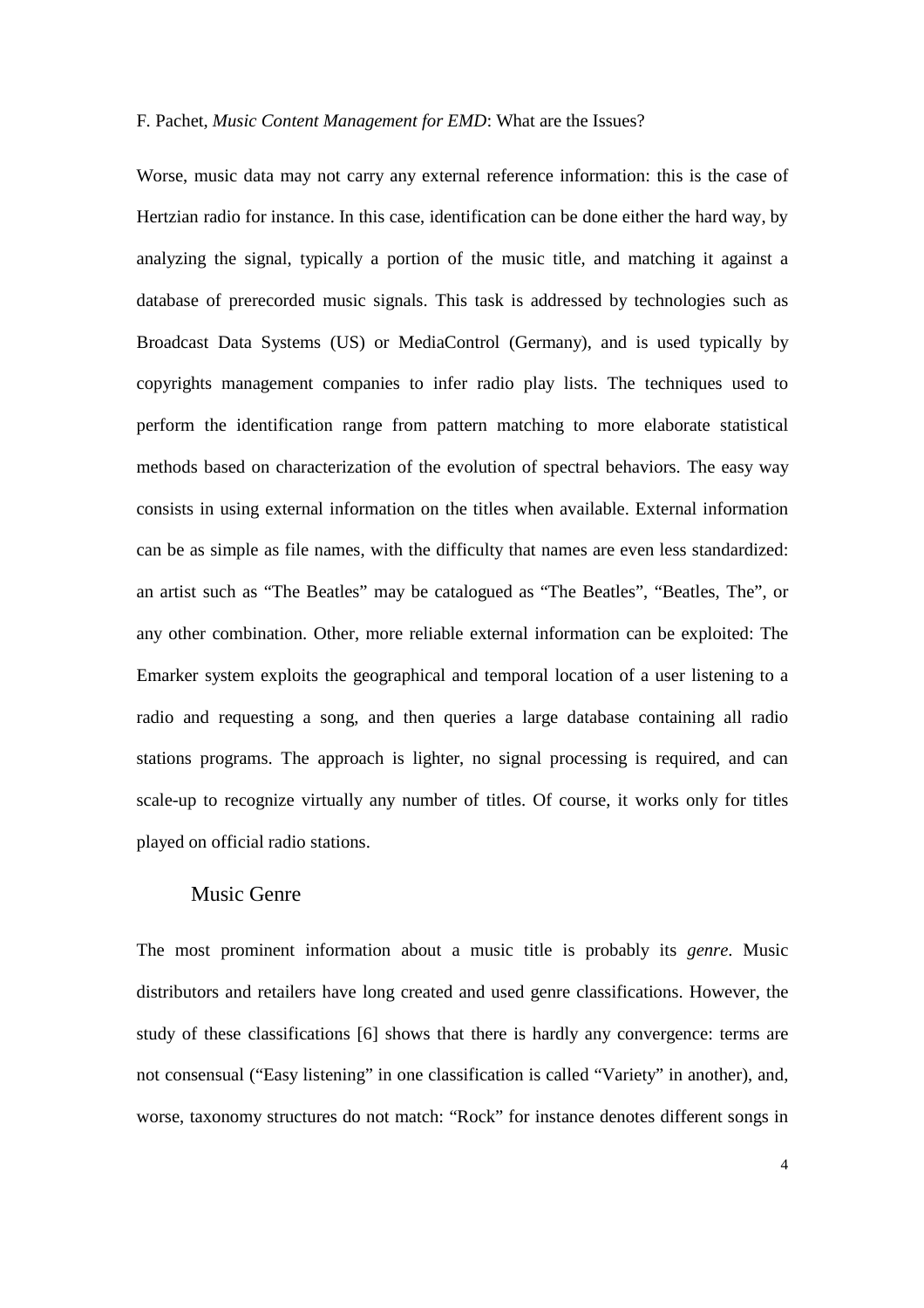different classifications. Additionally, music classifications have been designed mostly for music albums, and are not directly usable for music titles: a *Pop-Rock* album by the Beatles may contain titles in many different genres: from *Country-Folk* "Rocky Raccoon" to the *Symphonic Easy Listening* "Good Night".

A genre classification can be made by hands, by experts. These classifications have the advantage of containing expert knowledge, and of being relatively consistent. Their main disadvantage is that they are not easy to update (update must be done by hand and usually by the same experts), and not always readable because terms, even coined by professionals, are rarely consensual (what do you mean by "Zouk-Love"?). Classifications can also be built automatically, by an analysis of usage. Proposals to emerge genre classifications have been made based on collaborative systems [2], as well as data mining techniques as described below.

# Music Similarity, the Easy Way

The main task of music content management is to extract relevant similarities between music titles. Similarities can be of various sorts. One may consider all the titles by a given artist as similar. And they are, artist-wise. Similarity can occur at the feature level: one may consider that Jazz saxophone titles are all similar. Similarity can yet occur at a larger level, and concern songs in their entirety: one may consider Beatles titles as similar to titles from the Beach Boys, because they were recorded at the same period. Or two titles may be considered similar by a user for no objective reason, simply because he/she thinks so.

Non-objective types of similarity may be extracted the easy way, at least to some extent, by two main classes of techniques: collaborative filtering (CF) and data mining.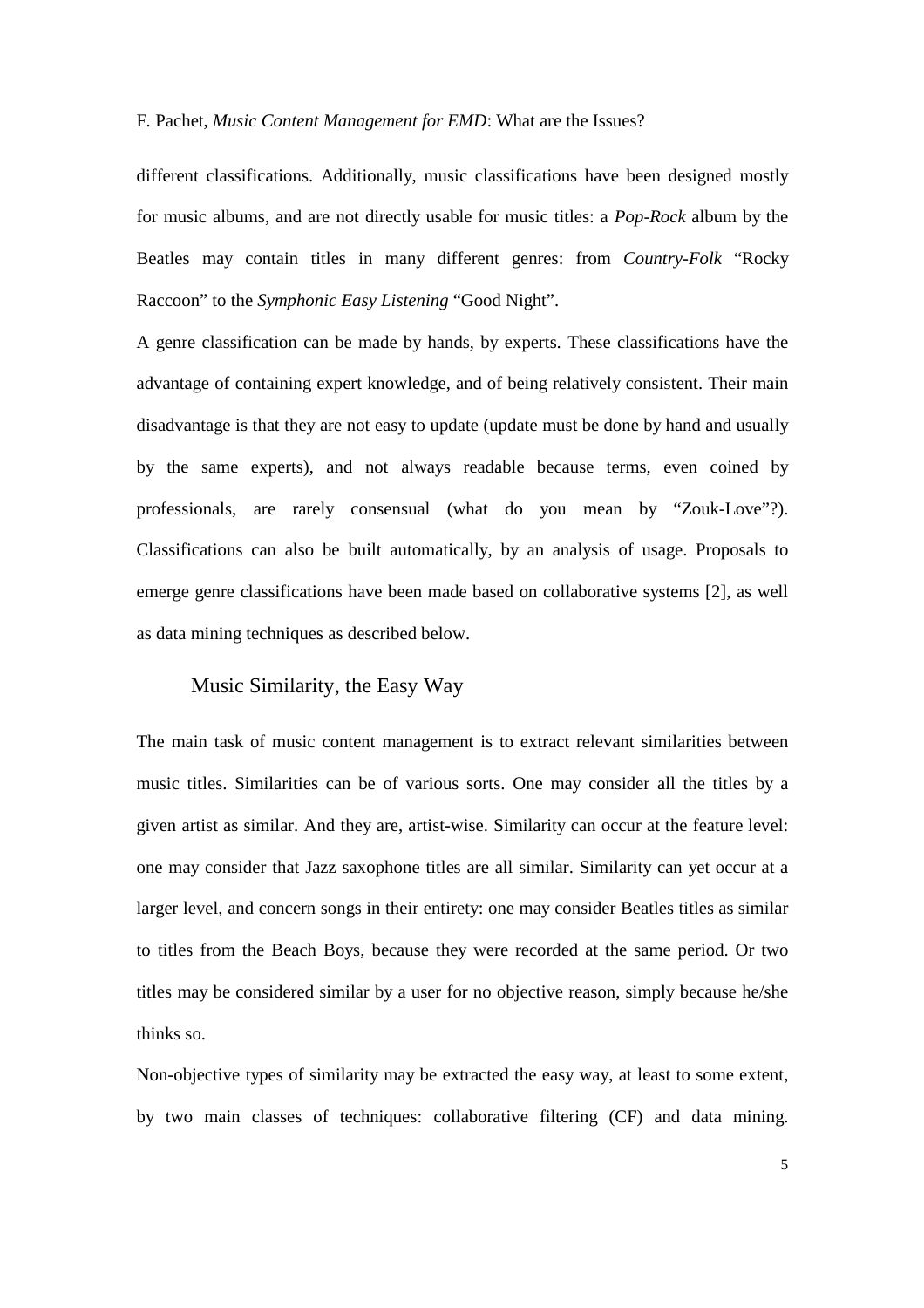Collaborative filtering is a general technique to infer patterns in taste within communities of users. The technique was originally put forward by Pattie Maes for a general-purpose recommendation agent [9]. The use of CF for music recommendation is now widespread, and most of Internet music retailers (e.g. Amazon, CDNow, MyLaunch) use it to provide recommendations to their customers. The basic idea of CF is to make personalized recommendations based on similarities in user profiles. The repeated logs of each user to the system progressively build a profile of his/her taste. The profile can be as simple as the titles selected, the list of the CDs bought, or more subtle preference rankings, as proposed for instance by MoodLogic.

Although technical evaluations of musical collaborative filtering have been performed (the Jaboom team  $(\frac{http://www.jaboom.com/}{?})$ ; [2]), the nature of the music similarity exhibited by CF is difficult to characterize. CF-based similarity typically comes from culturally grounded affinities. For instance, most of the people who like the Beatles will probably also like the Beach Boys, and, generally speaking, the Pop music of the sixties. The interesting property of CF is that these relations will be exhibited easily (the easy way!) without human intervention and without complex signal processing. Nonetheless, the technique has several drawbacks, too. First, the similarities are not complete, and will address only titles that were actually rated by many users. Second, there are limitations to CF in the nature of the recommendations. Only strong patterns in communities are actually propagated, so eclectic profiles do not gain much from CF, because they are not statistically close to a large enough population of profiles: the more specialized the profile, the less interesting strong patterns will be for the corresponding user.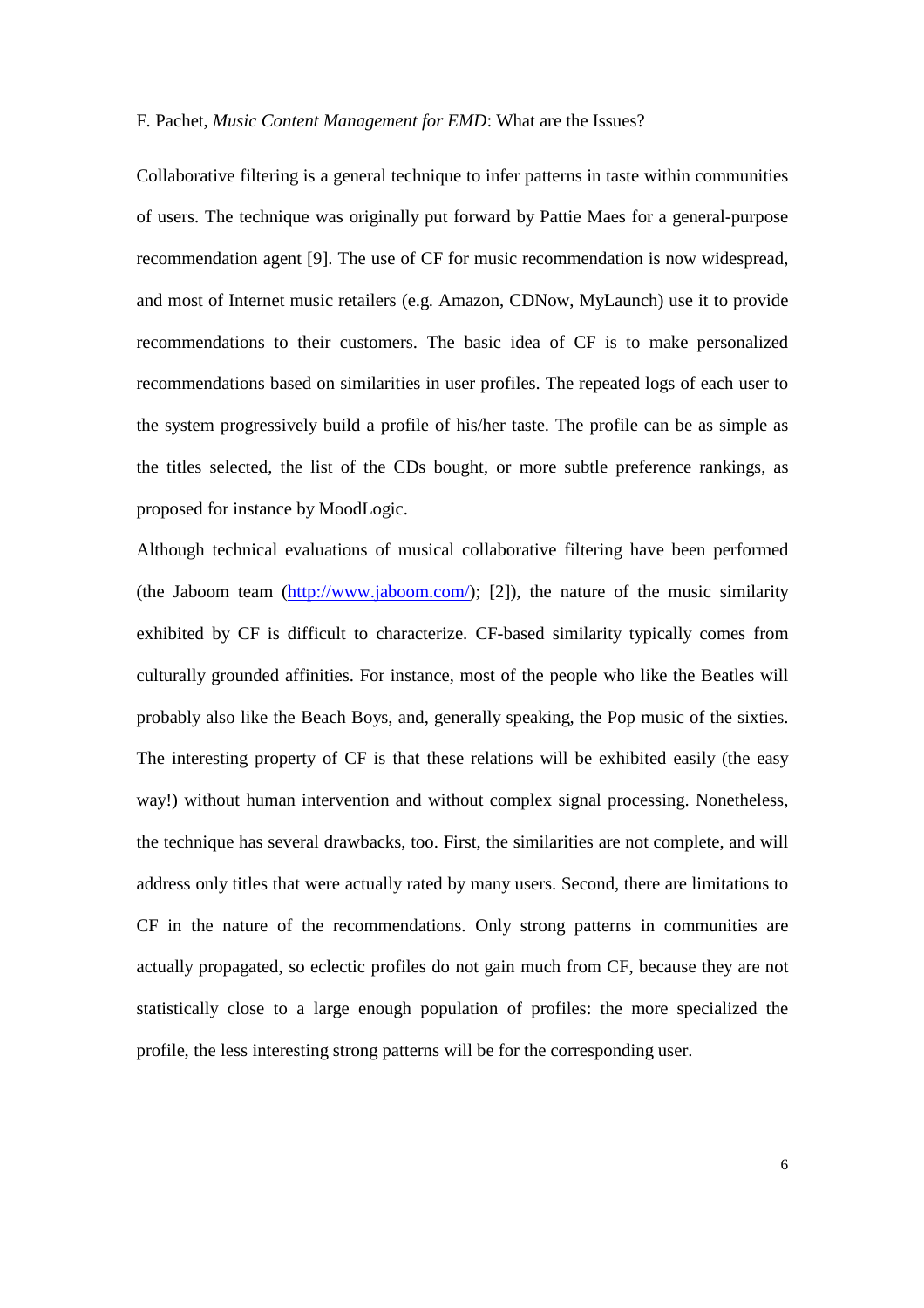Collaborative filtering is a particular case of data mining technique, focusing on databases of user profiles. Other data mining techniques can be used to infer similarities, such as *co-occurrence analysis*. This technique consists in checking when two or more titles appear together in different contexts, and building a distance function based on these co-occurrences. These techniques can be used to infer automatically clusters of related titles, as well as genre taxonomies as shown in our studies [7]. The taxonomy has the great advantage of being done entirely automatically, and is easy to update. However, it is difficult – at least directly - to assign a label (such as Rock or Jazz) that would make sense for users.

#### Music Features, the Hard Way

Music Classification yields only one feature of music: genre. A music title has many other features. The Mpeg7 standard aims at providing a basis for representing all common features for audio-visual documents and will be finalized in 2001. Music metadata in Mpeg7 refers in general to low-level, objective information that can be extracted automatically [8] such as energy level, or spectral information. Extraction of higher-level features is a primary issue and one can distinguish, here alsohuman-based approaches and automatic approaches.

Several attempts have been made at extracting metadata *manually*, by teams of musical experts (MongoMusic or MoodLogic). Humans are very good at categorizing but not very good at sharing ontologies. The difficult part is to determine the right level of qualification: descriptors must be sufficiently consensual without being too obvious. To manually describe a large number of individual titles is a huge and risky enterprise. Less ambitious projects can however be conducted, for instance to describe artists, who are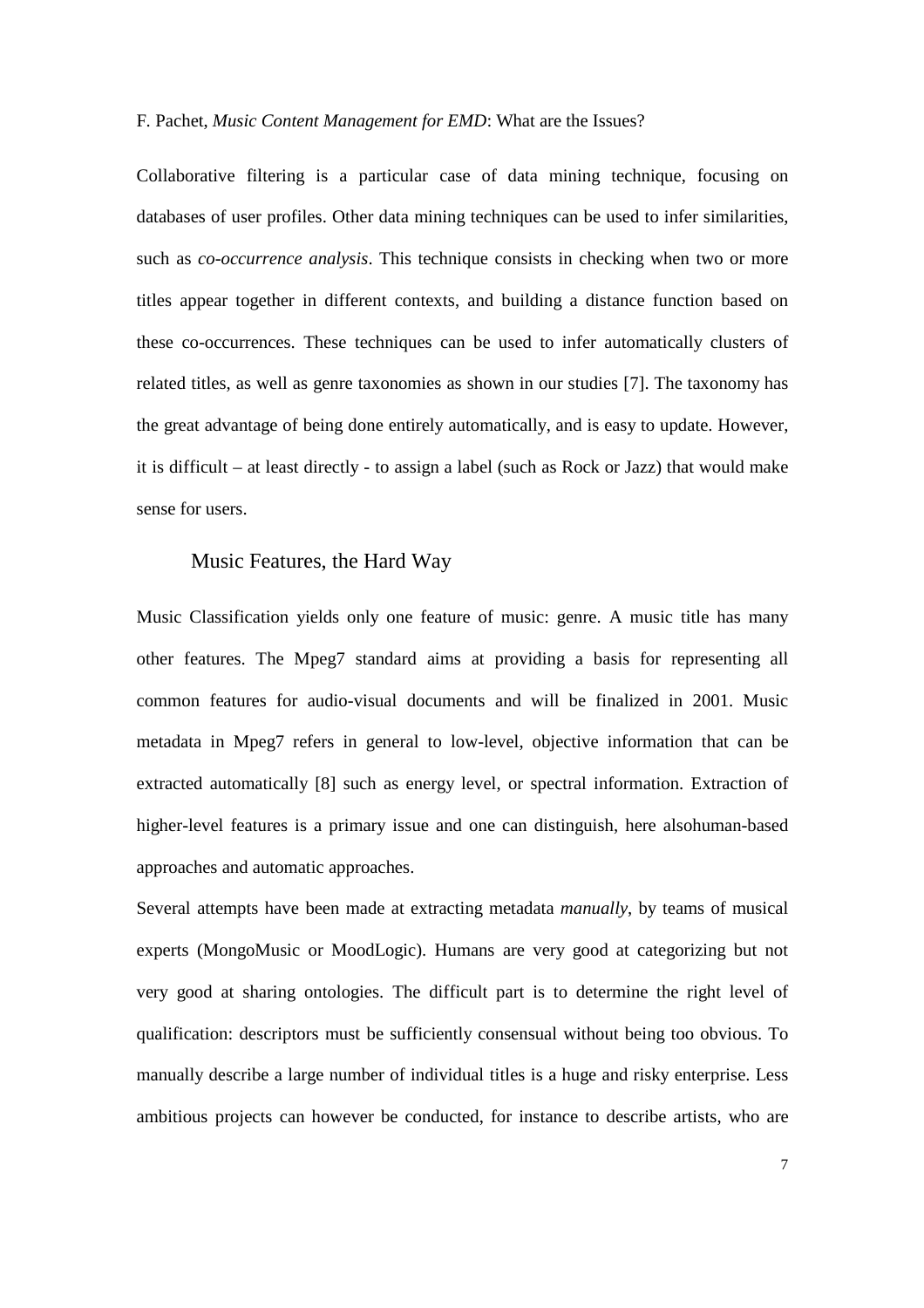usually consistent in their musical genre. For instance, it is reasonable to say that Wes Montgomery has produced "Jazz Guitar" music and Madonna "Pop Song". Although there can be some notable exceptions, this information can be used as a starting point to browse large catalogues.

Attempts at extracting automatically high-level music features from audio signals have focused on specific issues such as fundamental frequency [4], beat extraction and tempo induction [10] or segmentation. Some of these technologies are now mature enough to be actually exploited, for instance by the MuscleFish tool [11] which proposes a software suite of audio extractors, or MusicGenome (www.musicgenome.com). This fascinating field of musical feature extraction is just beginning. The Cuidado European funded project (www.ircam.fr/cuidado) aims precisely at developing systematically extractors for low-level and high-level musical features, in the context of Mpeg7 and will provide a first systematic approach at high-level musical feature extraction.

# Query Systems

Most existing EMD systems follow a traditional query-answer scheme: the system provides a *set* of titles, possibly sorted by weights corresponding to how they satisfy the query.

However, music titles are usually not listened to individually, but in sequence, for instance in a radio program, a concert or a CD. These sequences usually have some global properties that make them consistent or interesting such as continuity or thematic consistency. These properties are easier to state than properties of items, because they do not require the knowledge of specific ontologies: everybody understands what *continuous* means. We proposed in [5] to address the music retrieval problem from the sequence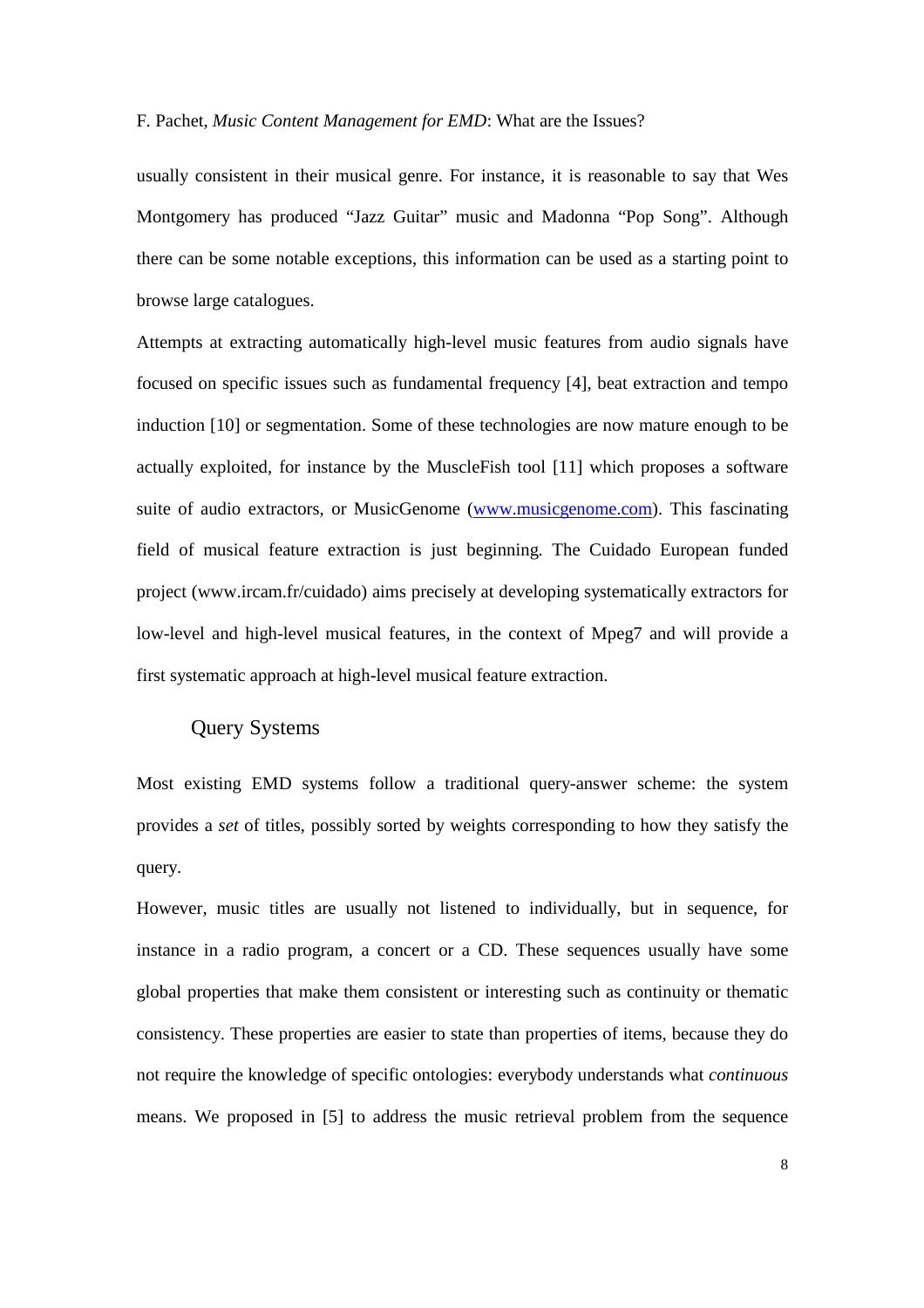viewpoint, and showed that this approach allows users to access music in a much simpler and more efficient way. Additionally, the approach avoids the language mismatch problem inherent to metadata access: metadata is used only internally by the system to build the sequence, and not explicitly by the user. Figure 5 shows *PathBuilder,* a prototype developed at CSL that builds a music path between two music titles selected by the user. The path is as continuous as possible, and continuity is defined by a weighted sum of similarity measures on a set of music features (genre, voice type, tempo, etc.).

| <b>ST Mark: Path Builder</b><br>FM Sig                                                                                                                                                                                                                                                                                                                                                                                                                                                                                                                                                                                                                                                                                                                                                 |                                                                                                                                                                                                                                                                                                                                                                           |                                                                                   |                                                                                                                           |       |                                                                                                                                                                                   |                                                                                                                                                                                                                                           |                                                                                         | $-118$ |
|----------------------------------------------------------------------------------------------------------------------------------------------------------------------------------------------------------------------------------------------------------------------------------------------------------------------------------------------------------------------------------------------------------------------------------------------------------------------------------------------------------------------------------------------------------------------------------------------------------------------------------------------------------------------------------------------------------------------------------------------------------------------------------------|---------------------------------------------------------------------------------------------------------------------------------------------------------------------------------------------------------------------------------------------------------------------------------------------------------------------------------------------------------------------------|-----------------------------------------------------------------------------------|---------------------------------------------------------------------------------------------------------------------------|-------|-----------------------------------------------------------------------------------------------------------------------------------------------------------------------------------|-------------------------------------------------------------------------------------------------------------------------------------------------------------------------------------------------------------------------------------------|-----------------------------------------------------------------------------------------|--------|
| <b>D</b> Mastern<br>15 III am study my desires (About Chief, 4)<br>20 Never any people Carlery L.B.<br>21 Survivinged downings Chardali<br>22 Lewdown (Steggs Bud)<br>23 WWW art done (Synges BV3)<br>In Elengersup officer Tory Jorg<br>25 De you have a gaster lied (ritues Tory)<br>26 Listrick as Labourn Gill<br>27 Dream im Guideante Gilli<br>20 Marcenad G. av Larry<br>TB Hang on class Lamp.<br>30 Blood State (the) (Frightheng Class<br>Il Eins se Fogethers Davo<br>22 Reterry two Goul-Andures<br>13 Yara'wa gorl a Heard (King Carchi)<br>34 Scartismush Fair (Simon & Oartzwell)<br>35 Mid-Pitchmann (Barnas & Oarllywork)<br>36 TH # IOH with you if orbart (three)<br>37 linck lists Lies a Texa Forcert Steve<br>30 Apr visa circums Hay Were Jersen A<br>判<br>last | Cutr it to the W. Belmon F. Country 2 mont1<br>Deaght Linhts Isn Johns<br>tong and sinds tikeen said run song soft<br>I leho have an biasand fiat way wong Jim-pl mee-<br>Poincient.<br>Gerota Hamisna Stank (1999)<br>Fickin'up<br>Tike at easy.<br>Elimon wyed oil Stael pulse World hed second Hea<br>Planding sutai Printtive & For April<br>Are you Timey<br>Lowdown | Sarrett Tom Jame Crop Low pr Man<br>Asset<br>Had Line.<br>Bay Jinky<br>Scapus Baz | COMERY # ANTE<br>World Zeo Low-pi Han piano.<br>World Ney sworth Man<br>Moris Hen August Man<br>Pop Hotal sever Hen finds | Dott. | <b>pixns</b><br>Mission and Millers and<br><b>Mine plans</b><br><b>ELANE</b><br><b>Diamo</b><br><b>Australia</b><br><b>HAPTAM</b><br><b>Beylessed</b><br>salooth Mass. Marphesont | harmoning also<br><b>Indiana B</b><br><b>ASASAN</b><br>strings<br>strings.<br><b>Between 17</b><br>bears."<br>producements 11<br>Access in<br>Anyhound Cast sizes<br>For Soul powerf Chil jury unit funk have fast<br>tunk have fast size | million.<br>a Lux<br>alms<br><b>WING Tage</b><br>furt sime<br>dust<br>dawn simm<br>East |        |
|                                                                                                                                                                                                                                                                                                                                                                                                                                                                                                                                                                                                                                                                                                                                                                                        |                                                                                                                                                                                                                                                                                                                                                                           |                                                                                   | down it is tuned                                                                                                          |       |                                                                                                                                                                                   |                                                                                                                                                                                                                                           |                                                                                         |        |

**Figure 1. The PathBuilder system creates music compilations from a starting and ending titles, by computing a path using musical metadata. Metadata is shown in columns. Blue means continuity, red means discontinuity.** 

# User Interfaces

Content management technologies have to be integrated in highly interactive user interfaces to provide useful services, and to enable learning at both sides (user and system). Many user interfaces can be found on the Internet, from straightforward feature-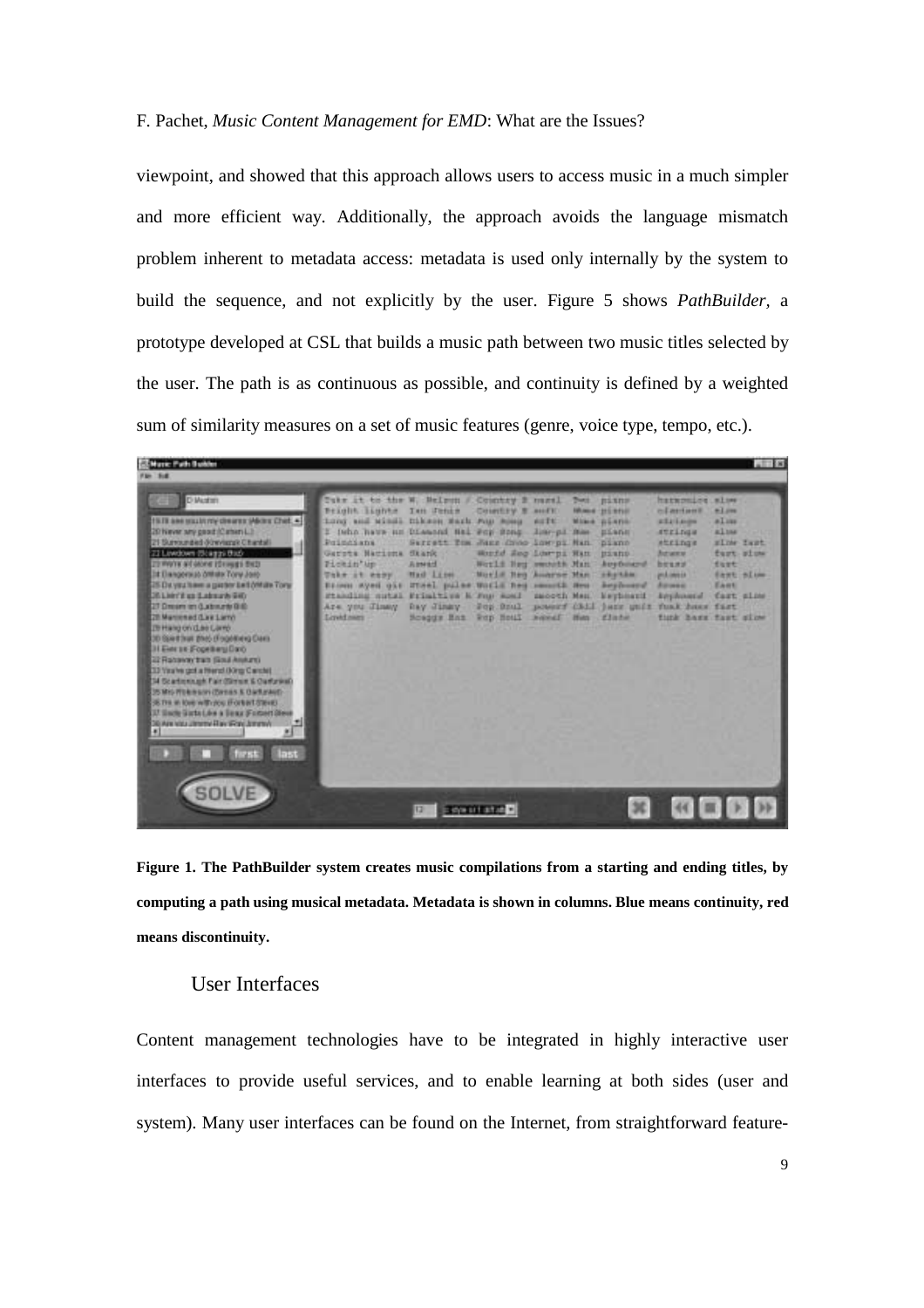based search systems (MongoMusic) to innovative graphical representations of play lists. For instance, Gigabeat display music titles in spirals to reflect similarity relations titles entertain with each other. Departing from traditional play list interfaces, the gravitational models of SmartTuner of mzz.com, or MoodLogic, represent titles as small mercury balls which move graciously on the screen, to or from "attractors" representing the descriptors selected by the user. These interfaces impose a fixed interaction model, and assume a constant attitude of users regarding exploration: either non-explorative - music databases in which you get exactly what you query - or very exploratory, usually based on collaborative filtering techniques. But the users may not choose between the two, even less adjust this dimension to their wish.

PersonalRadio, a prototype for set-top-box music services developed at CSL, addresses explorativeness explicitly. Figure 2 shows an interface of PersonalRadio, with a slider ranging between two extreme values (conservative to exploratory). Depending on the position of this slider, the music selection proposed is either conservative, exploratory or anything in between. Explorativeness is also represented as the color of title names, ranging from blue to red.

User studies of PersonalRadio reveal interesting behaviors. While some users react negatively towards exploration in the beginning of their interaction, in the long run they tend to systematically shift to exploratory modes. This can be explained by the fact that most users quickly exhaust their capacity in issuing explicit queries: it is only once wellknown artists and hits are queried, in a non exploratory mode, that the desire for novelty pops up, and that such a feature appears as useful.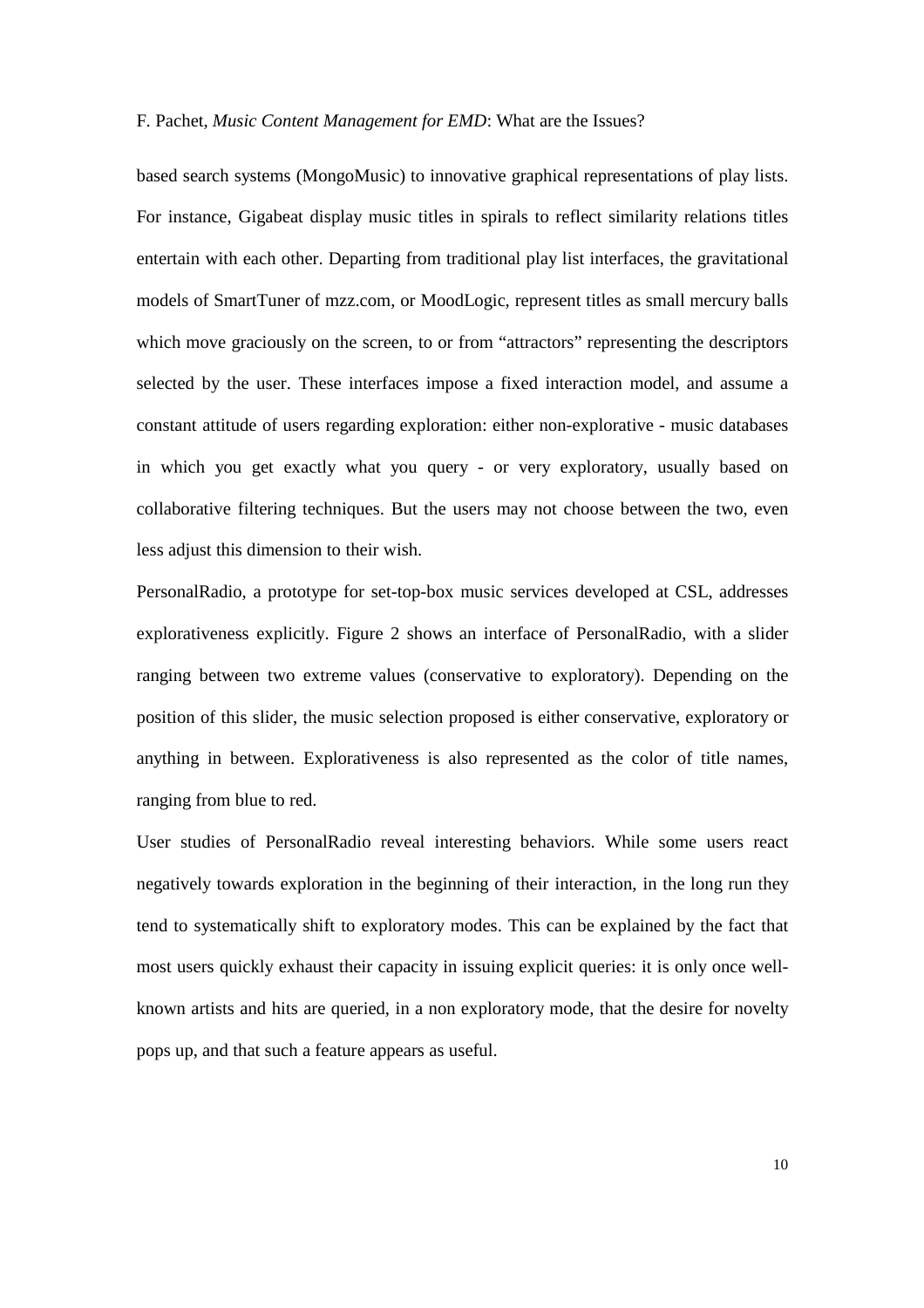

**Figure 2. PersonalRadio. When the exploratory slider is moved on the right, music programs contain titles farther away from the request. Here, the genre based request is "Jazz guitar". Titles in red are more distant from this request than titles in blue.** 

# **Conclusion**

We have surveyed EMD applications by focusing on content management technologies as a key ingredient. These techniques, including title identification, genre classification, feature extraction, similarity extraction, music retrieval and user profiling, are necessary to ensure an efficient mapping from large music catalogues to users and eventually make possible 1-to-1 music distribution. Whether we follow the hard or easy way, through brute force or through statistical analysis of superficial data, there is still a long way to go to achieve the EMD dream. New problems will arise when these technologies are mature, for instance concerning the legal status of metadata: Can an artist prevent someone to create and distribute metadata about his music? Many institutions now tend to favor open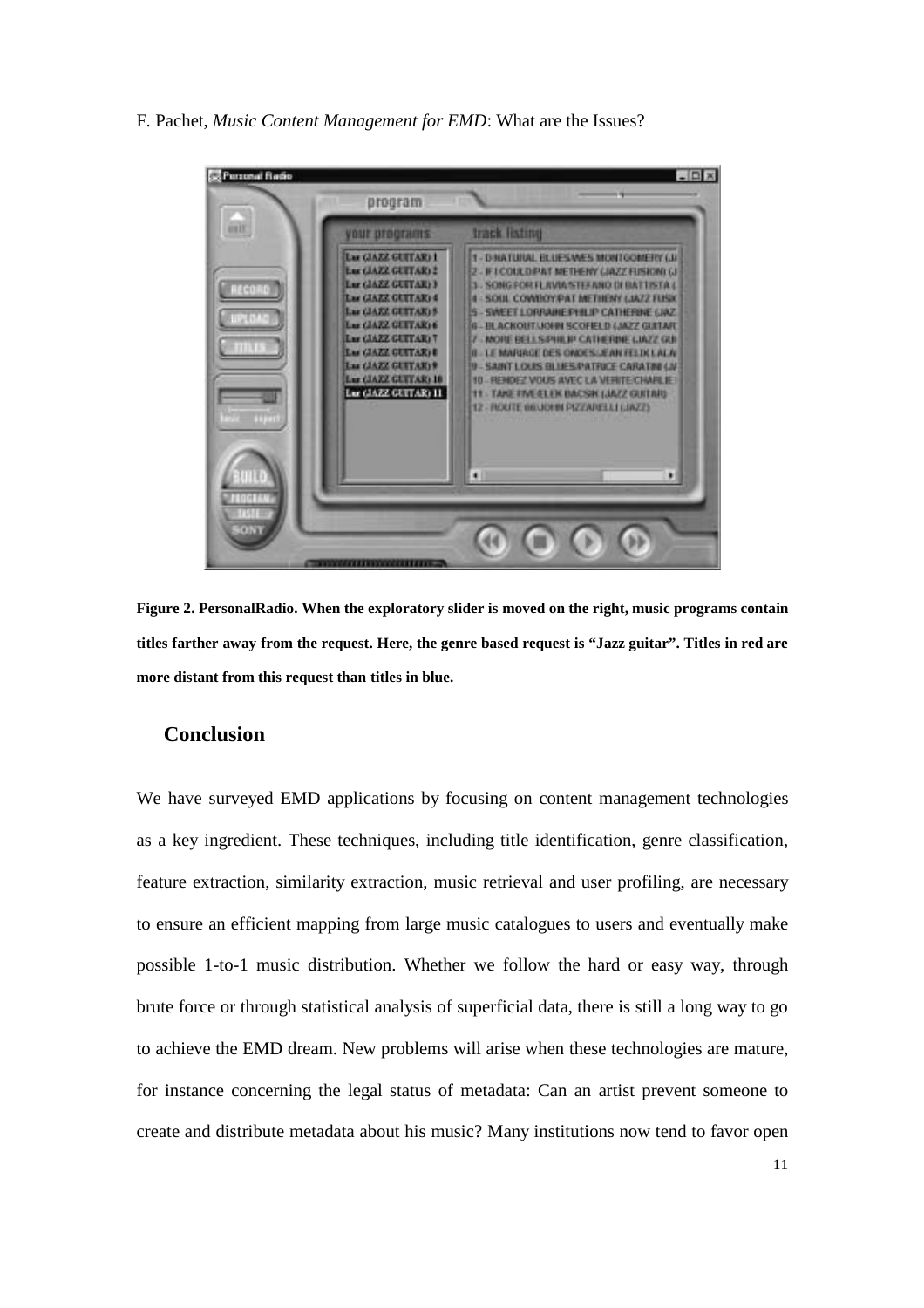source and patent-clear approaches to multimedia management (see the open source streaming techniques developed by the Xiphophorus or Icecast projects): in this context, should metadata, also, be free?

# **References**

- 1. Belkin, N. (2000) Helping people find what they don't know. *CACM* Vol. 43, N. 8, August 2000, pp. 58-61.
- 2. Cohen, W., Fan, W. (2000) Web-Collaborative Filtering: Recommending Music by Crawling The Web, 9<sup>th</sup> International World Wide Web Conference, Amsterdam.
- 3. Lam, Calvin. Tan, Bernard (2001) The Internet is Changing the Music Industry. Communications of the ACM, 44:8, pp. 62-68, August, 2001.
- 4. Lepain, Philippe (1999) Polyphonic Pitch Extraction from Musical Signals, Journal of New Music Research, 28:4.
- 5. Pachet, F. Roy, P. Cazaly. D. (2000) "A Combinatorial approach to content-based music selection". IEEE Multimedia, pp. 44-51, March 2000.
- 6. Pachet, F. Cazaly, D. (2000) "A Classification of Musical Genre", Content-Based Multimedia Information Access (RIAO) Conference, Paris.
- 7. Pachet, F. Westermann, G. Laigre, D. (2001) Data Mining for Electronic Music Distribution. Proceedings of WedelMusic, Firenze, 2001.
- 8. Philippe, Pierrick (2000) Low-level musical descriptors for MPEG-7, *Signal Processing: Image Communication*, 16 181-191.
- 9.